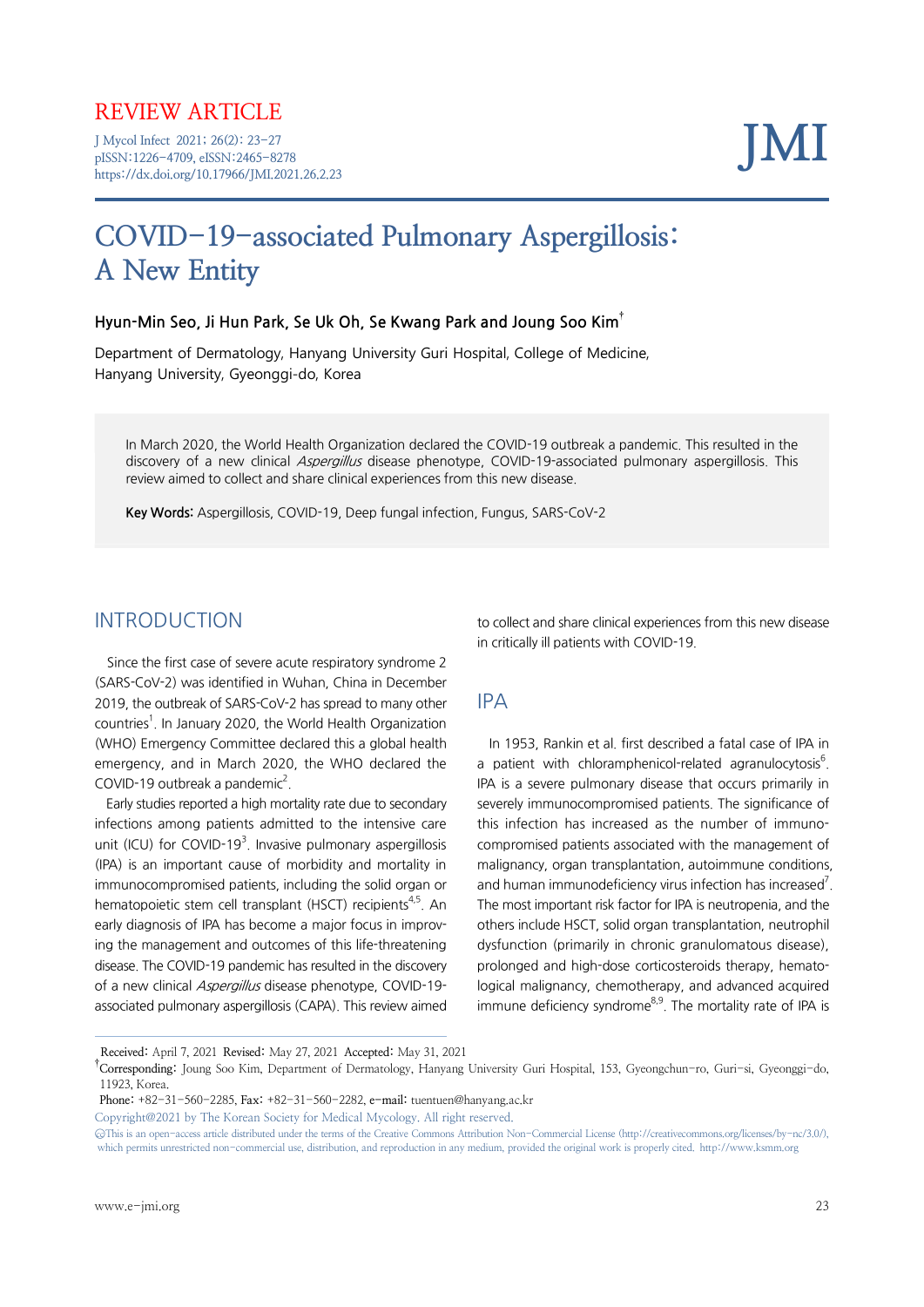>50% in patients with neutropenia, and it reaches 90% in HSCT patients<sup>10,11</sup>. Similar to bronchopneumonia, its symptoms include cough, sputum, dyspnea, and fever unresponsive to antibiotics. Patients also can present with hemoptysis, which is usually mild<sup>12</sup>. Recent studies reported that a severe influenza infection is a potential risk factor for developing IPA in non-neutropenic patients, a syndrome termed influenzaassociated pulmonary aspergillosis (IAPA) $<sup>13</sup>$ . Unlike patients</sup> with traditional IPA, a significant proportion of patients with IAPA, including previously healthy individuals, was considered to be at low risk for IPA. In addition, the clinical presentation of patients with IAPA was often atypical, and its radiological features were not suggestive of IPA.

#### COVID-19 ASSOCIATED PULMONARY ASPERGILLOSIS

Coronaviruses are enveloped, positive, single-stranded, large RNA viruses that infect humans and various animals. Coronaviruses were first described in 1966 by Tyrell and Bynoe, who cultivated the viruses from patients with common colds<sup>14</sup>. Before SARS-CoV-2 was identified, six coronavirus species were known to cause human diseases, including SARS-CoV and Middle East respiratory syndrome coronavirus (MERS-CoV), which are zoonotic in origin and have been associated with fatal diseases. The recently identified SARS-CoV-2 is the seventh member of the coronavirus family that infects humans<sup>15</sup>. Aspergillus spp. are abundant in the environment in the form of airborne conidia that can easily reach the alveoli. An impaired immune system and structural damage to the lungs by SARS-CoV-2 infection provide the conditions suitable for conidia to germinate, produce hyphae, and invade tissues and blood vessels<sup>16</sup>. Since IPA co-infection in critically ill patients with influenza has been recently identified, multiple studies have reported Aspergillus infections among critically ill patients with COVID-19 $17-31$ . In a study from Germany, CAPA was found in 5/19 (26.3%) critically ill COVID-19 patients with acute respiratory distress syndrome<sup>32</sup>. In a French, multicentric, retrospective, cohort study, a probable CAPA was diagnosed in 21 out of 366 COVID-19 patients (5.7%) admitted to the ICU and in 108 patients (19.4%) who received respiratory sampling. Patients with CAPA had significantly increased mortality (15/21 versus 32/87). Interestingly, studies suggested that azithromycin can contribute to an increased susceptibility of COVID-19 patients to  $CAPA^{17}$ . In another study from New York City, most CAPA patients received a much higher dose of systemic glucocorticoids than the dose with a proven mortality benefit<sup>19</sup>. In another

retrospective cohort study on 396 mechanically ventilated COVID-19 patients, those with CAPA were more likely to have an underlying pulmonary vascular disease, liver disease, coagulopathy, solid tumor, multiple myeloma, or corticosteroid exposure, and they had a lower body weight index $^{26}$ . Spontaneous intrapulmonary bleeding and hemoptysis are the common complications of IPA. Ground-glass opacities characterize COVID-19 and IPA, and a comprehensive microbiological evaluation is important to prevent the misdiagnosis of  $CAPA^{32}$ .

# DIAGNOSIS OF IPA

An early detection of IPA is difficult. Histopathological examination with lung biopsy plays an important role in the diagnosis of IPA. Gomori's methenamine silver stain and periodic acid-Schiff stain or fluorescence application are essential methods to identify fungal organisms<sup>33</sup>. Aspergillus typically shows septate hyphae with dichotomous acute angle branching. A fungal culture from a clinical sample is the gold standard in diagnosing IPA, and it allows antifungal susceptibility testing. However, fungal cultures are limited by the amount of time required to achieve a positive result. Moreover, the cultures of respiratory tract secretions have low sensitivity, as Aspergillus is grown from sputum in only 35% and from bronchoalveolar lavage (BAL) in 63% of patients with active infection<sup>34</sup>. Indirect tests, such as galactomannan,  $(13)$ -β-Dglucan assays, or polymerase chain reaction (PCR), are helpful in diagnosing IPA. Galactomannan is a cell wall polysaccharide of *Aspergillus* that proliferates during invasive infections; the testing of BAL is a good tool to diagnose invasive aspergillosis<sup>35</sup>. However, the galactomannan sensitivity was only 25% in IPA patients who did not have neutropenia<sup>36</sup>. In addition, the polysaccharide (13)-β-D-glucan is a fungal cell wall component that is not specific for Aspergillus; it is also found in Acremonium, Candida, Fusarium, Saccharomyces, Trichosporon, and Pneumocystis jirovec<sup>35</sup>. Collectively, a mycologic study of BAL, histopathologic examination with lung biopsy, and serum galactomannan test or (13)-β-Dglucan assays in critically ill COVID-19 patients should be considered early if CAPA is suspected.

# TREATMENT OF CAPA

The most commonly used antifungal agent for IPA is voriconazole, followed by caspofungin, isavuconazole, and liposomal amphotericin  $B^{37}$ . In a previous trial, voriconazole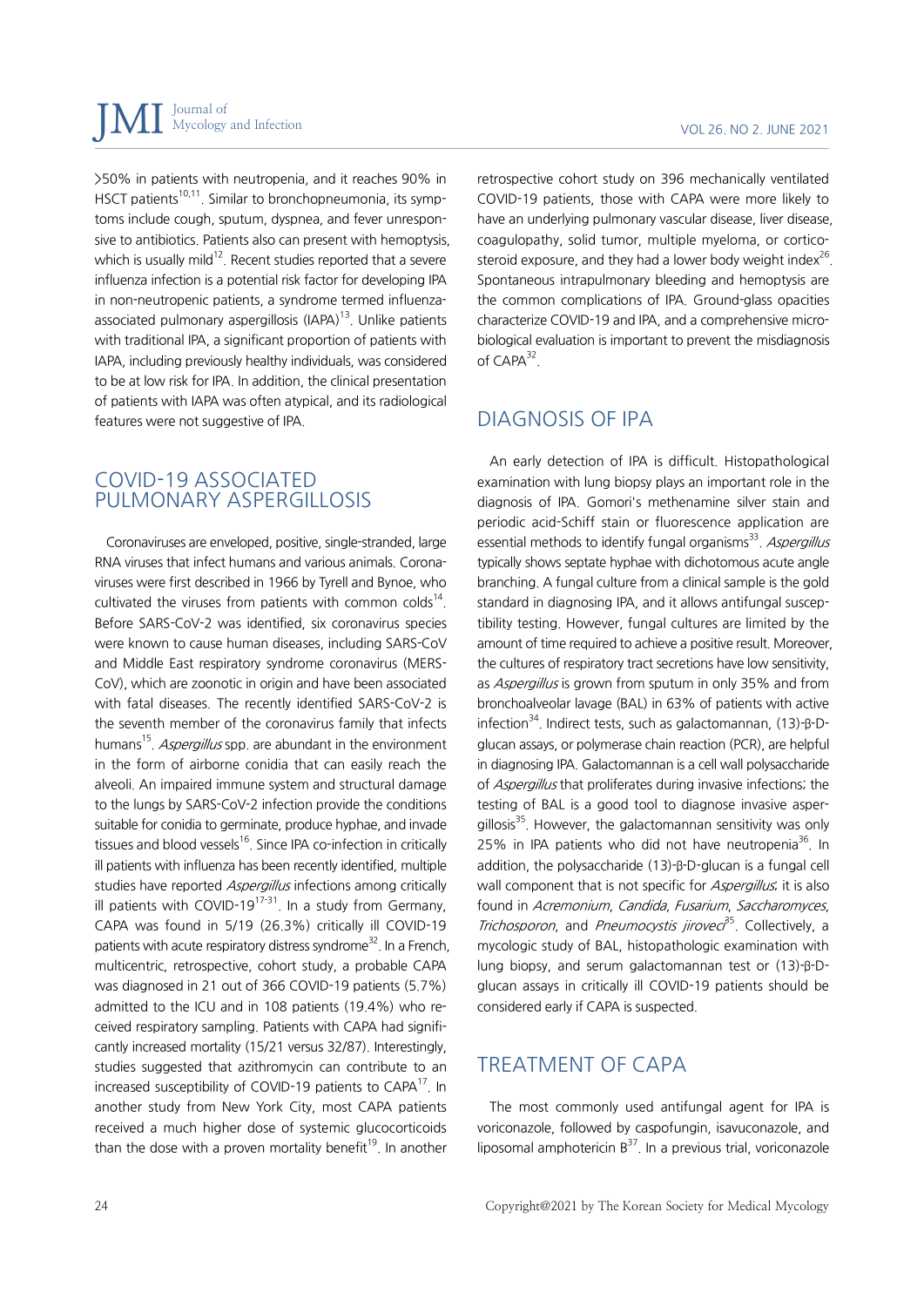had a higher efficacy than amphotericin B deoxycholate in mycologically documented invasive aspergillosis $38$ . On the other hand, a surveillance study in the Netherlands reported the triazole resistance in 101 out of 784 (12.9%) patients with a positive *Aspergillus fumigatus* culture. The authors suggested that a liposomal amphotericin B treatment is recommended when azole resistance is confirmed or when susceptibility testing is not possible, and the local azole resistance rate is  $>$  10%<sup>39</sup>.

### CONCLUSIONS

In conclusion, SARS-CoV-2 infection is a risk factor for IPA. Because of its potential detrimental consequences, an early diagnosis and prompt treatment of CAPA are paramount. The respiratory specimens for mycologic studies, including fungal culture, histopathologic examination, galactomannan test, (13)-β-D-glucan assays, or PCR, can help reach an early diagnosis. A systemic antifungal therapy should be initiated in patients with suspected CAPA while waiting for the results of mycologic studies.

# CONFLICT OF INTEREST

In relation to this article, we declare that there is no conflict of interest.

# ORCID

Hyun-Min Seo: 0000-0002-6897-494X Ji Hun Park: 0000-0002-4481-7333 Se Uk Oh: 0000-0001-7770-5488 Se Kwang Park: 0000-0002-2342-9577 Joung Soo Kim: 0000-0002-3014-9645

#### **REFERENCES**

- 1. World Health Organization. Pneumonia of unknown cause—China. 2020. Available at:https://who.int/csr/don /05-january-2020-pneumonia-of-unkown-cause-china/ en/ Accessed April 2020;1
- 2. Ng OT, Marimuthu K, Chia PY, Koh V, Chiew CJ, De Wang L, et al. SARS-CoV-2 infection among travelers returning from Wuhan, China. N Engl J Med 2020;382: 1476-1478
- 3. Zhou F, Yu T, Du R, Fan G, Liu Y, Liu Z, et al. Clinical course and risk factors for mortality of adult inpatients with COVID-19 in Wuhan, China: a retrospective cohort study. Lancet 2020;395:1054-1062
- 4. Rutsaert L, Steinfort N, Van Hunsel T, Bomans P, Naesens R, Mertes H, et al. COVID-19-associated invasive pulmonary aspergillosis. Ann Intensive Care 2020;10:71
- 5. Blanchard E, Gabriel F, Jeanne-Leroyer C, Servant V, Dumas PY. Invasive pulmonary aspergillosis. Rev Mal Respir 2018;35:171-187
- 6. Rankin NE. Disseminated aspergillosis and moniliasis associated with agranulocytosis and antibiotic therapy. Br Med J 1953;1:918-919
- 7. McNeil MM, Nash SL, Hajjeh RA, Phelan MA, Conn LA, Plikaytis BD, et al. Trends in mortality due to invasive mycotic diseases in the United States, 1980-1997. Clin Infect Dis 2001;33:641-647
- 8. Soubani AO, Chandrasekar PH. The clinical spectrum of pulmonary aspergillosis. Chest 2002;121:1988-1999
- 9. Kousha M, Tadi R, Soubani AO. Pulmonary aspergillosis: a clinical review. Eur Respir Rev 2011;20:156-174
- 10. Yeghen T, Kibbler CC, Prentice HG, Berger LA, Wallesby RK, McWhinney PH, et al. Management of invasive pulmonary aspergillosis in hematology patients: a review of 87 consecutive cases at a single institution. Clin Infect Dis 2000;31:859-868
- 11. Fukuda T, Boeckh M, Carter RA, Sandmaier BM, Maris MB, Maloney DG, et al. Risks and outcomes of invasive fungal infections in recipients of allogeneic hematopoietic stem cell transplants after nonmyeloablative conditioning. Blood 2003;102:827-833
- 12. Albelda SM, Talbot GH, Gerson SL, Miller WT, Cassileth PA. Pulmonary cavitation and massive hemoptysis in invasive pulmonary aspergillosis. Influence of bone marrow recovery in patients with acute leukemia. Am Rev Respir Dis 1985;131:115-120
- 13. Verweij PE, Rijnders BJA, Brüggemann RJM, Azoulay E, Bassetti M, Blot S, et al. Review of influenza-associated pulmonary aspergillosis in ICU patients and proposal for a case definition: an expert opinion. Intensive Care Med 2020;46:1524-1535
- 14. Tyrrell DA, Bynoe ML. Cultivation of viruses from a high proportion of patients with colds. Lancet 1966;1:76-77
- 15. Zhu N, Zhang D, Wang W, Li X, Yang B, Song J, et al. A novel coronavirus from patients with pneumonia in China, 2019. The New England Journal of Medicine 2020;382:727-733
- 16. Apostolopoulou A, Esquer Garrigos Z, Vijayvargiya P, Lerner AH, Farmakiotis D. Invasive pulmonary aspergillosis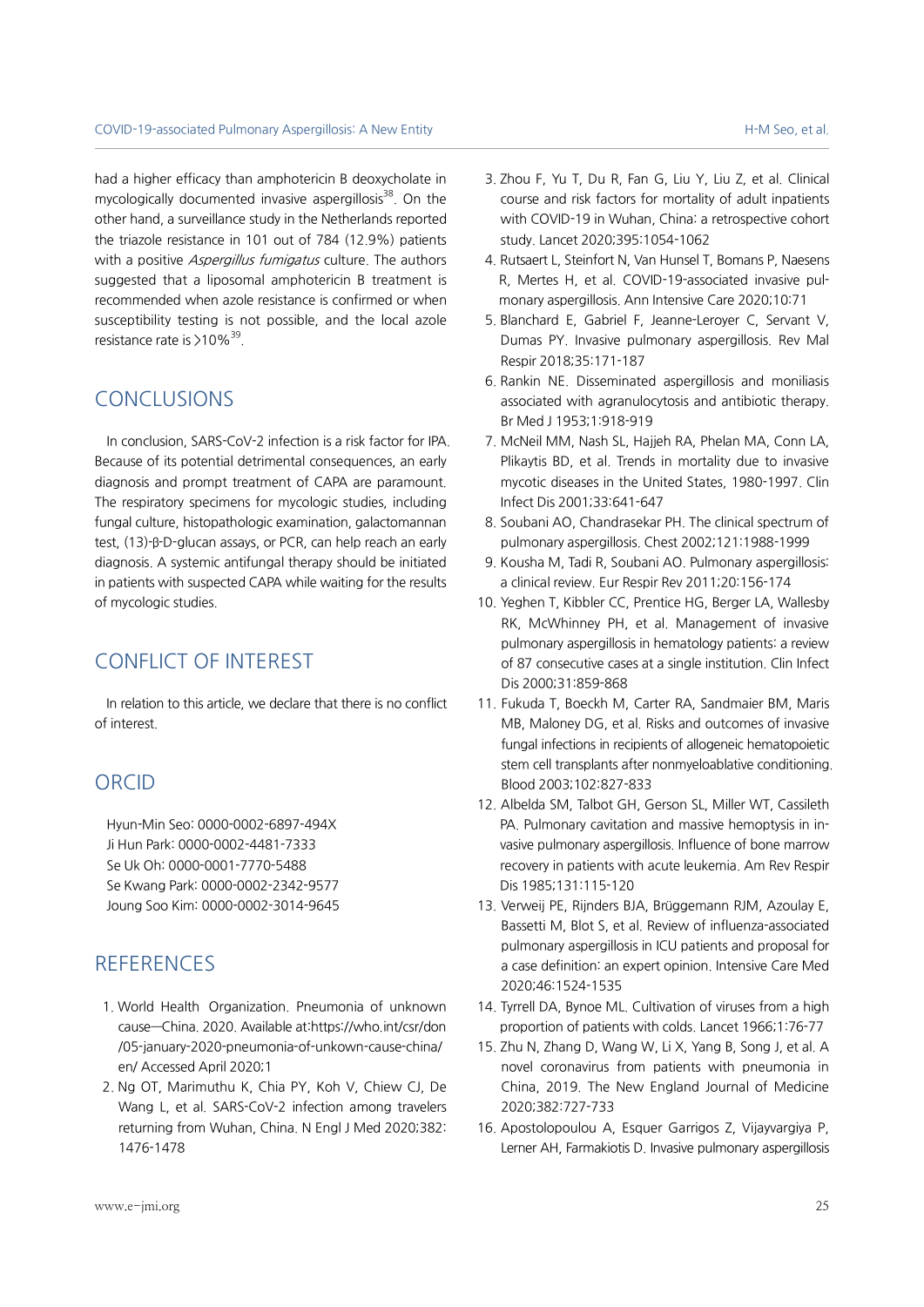in patients with SARS-CoV-2 infection: A systematic review of the literature. Diagnostics (Basel) 2020;10: 807

- 17. Dellière S, Dudoignon E, Fodil S, Voicu S, Collet M, Oillic PA, et al. Risk factors associated with COVID-19-associated pulmonary aspergillosis in ICU patients: a French multicentric retrospective cohort. Clin Microbiol Infect 2021; 27:790.e1-790.e5
- 18. Meijer EFJ, Dofferhoff ASM, Hoiting O, Buil JB, Meis JF. Azole-resistant COVID-19-associated pulmonary aspergillosis in an immunocompetent host: A case report. J Fungi (Basel) 2020;6:79
- 19. Mitaka H, Perlman DC, Javaid W, Salomon N. Putative invasive pulmonary aspergillosis in critically ill patients with COVID-19: An observational study from New York City. Mycoses 2020;63:1368-1372
- 20. Nasir N, Farooqi J, Mahmood SF, Jabeen K. COVID-19 associated pulmonary aspergillosis (CAPA) in patients admitted with severe COVID-19 pneumonia: An observational study from Pakistan. Mycoses 2020;63:766-770
- 21. Trujillo H, Fernández-Ruiz M, Gutiérrez E, Sevillano Á, Caravaca-Fontán F, Morales E, et al. Invasive pulmonary aspergillosis associated with COVID-19 in a kidney transplant recipient. Transpl Infect Dis 2020:e13501
- 22. Benedetti MF, Alava KH, Sagardia J, Cadena RC, Laplume D, Capece P, et al. COVID-19 associated pulmonary aspergillosis in ICU patients: Report of five cases from Argentina. Med Mycol Case Rep 2021;31:24-28
- 23. Dupont D, Menotti J, Turc J, Miossec C, Wallet F, Richard JC, et al. Pulmonary aspergillosis in critically ill patients with coronavirus disease 2019 (COVID-19). Med Mycol 2021;59:110-114
- 24. Imoto W, Himura H, Matsuo K, Kawata S, Kiritoshi A, Deguchi R, et al. COVID-19-associated pulmonary asper gillosis in a Japanese man: A case report. J Infect Chemother 2021;27:911-914
- 25. Meijer EFJ, Dofferhoff ASM, Hoiting O, Meis JF. COVID-19-associated pulmonary aspergillosis: a prospective single-center dual case series. Mycoses 2021;64:457- 464
- 26. Permpalung N, Chiang TP, Massie AB, Zhang SX, Avery RK, Nematollahi S, et al. COVID-19 associated pulmonary aspergillosis in mechanically ventilated patients. Clin Infect Dis 2021;ciab223. Online ahead of print
- 27. Salehi M, Khajavirad N, Seifi A, Salahshour F, Jahanbin B, Kazemizadeh H, et al. Proven Aspergillus flavus pulmonary aspergillosis in a COVID-19 patient: A case report and review of the literature. Mycoses 2021;10.1111/ myc.13255. Online ahead of print
- 28. Salmanton-García J, Sprute R, Stemler J, Bartoletti M, Dupont D, Valerio M, et al. COVID-19-associated pulmonary aspergillosis, March-August 2020. Emerg Infect Dis 2021;27:1077-1086
- 29. Sharma A, Hofmeyr A, Bansal A, Thakkar D, Lam L, Harrington Z, et al. COVID-19 associated pulmonary aspergillosis (CAPA): An Australian case report. Med Mycol Case Rep 2021;31:6-10
- 30. Trovato L, Calvo M, Migliorisi G, Astuto M, Oliveri F, Oliveri S. Fatal VAP-related pulmonary aspergillosis by Aspergillus niger in a positive COVID-19 patient. Respir Med Case Rep 2021;32:101367
- 31. van Grootveld R, van Paassen J, de Boer MGJ, Claas ECJ, Kuijper EJ, van der Beek MT. Systematic screening for COVID-19 associated invasive aspergillosis in ICU patients by culture and PCR on tracheal aspirate. Mycoses 2021; 64:641-650
- 32. Koehler P, Cornely OA, Böttiger BW, Dusse F, Eichenauer DA, Fuchs F, et al. COVID-19 associated pulmonary aspergillosis. Mycoses 2020;63:528-534
- 33. Lass-Flörl C, Aigner M, Nachbaur D, Eschertzhuber S, Bucher B, Geltner C, et al. Diagnosing filamentous fungal infections in immunocompromised patients applying computed tomography-guided percutaneous lung biopsies: a 12-year experience. Infection 2017;45:867-875
- 34. Schelenz S, Barnes RA, Barton RC, Cleverley JR, Lucas SB, Kibbler CC, et al. British Society for Medical Mycology best practice recommendations for the diagnosis of serious fungal diseases. Lancet Infect Dis 2015;15:461- 474
- 35. Ullmann AJ, Aguado JM, Arikan-Akdagli S, Denning DW, Groll AH, Lagrou K, et al. Diagnosis and management of Aspergillus diseases: executive summary of the 2017 ESCMID-ECMM-ERS guideline. Clin Microbiol Infect 2018; 24 Suppl 1:e1-e38
- 36. Meersseman W, Lagrou K, Maertens J, Van Wijngaerden E. Invasive aspergillosis in the intensive care unit. Clin Infect Dis 2007;45:205-216
- 37. Lai CC, Yu WL. COVID-19 associated with pulmonary aspergillosis: A literature review. J Microbiol Immunol Infect 2021;54:46-53
- 38. Herbrecht R, Patterson TF, Slavin MA, Marchetti O, Maertens J, Johnson EM, et al. Application of the 2008 definitions for invasive fungal diseases to the trial comparing voriconazole versus amphotericin B for therapy of invasive aspergillosis: a collaborative study of the Mycoses Study Group (MSG 05) and the European Organization for Research and Treatment of Cancer Infectious Diseases Group. Clin Infect Dis 2015;60:713-720